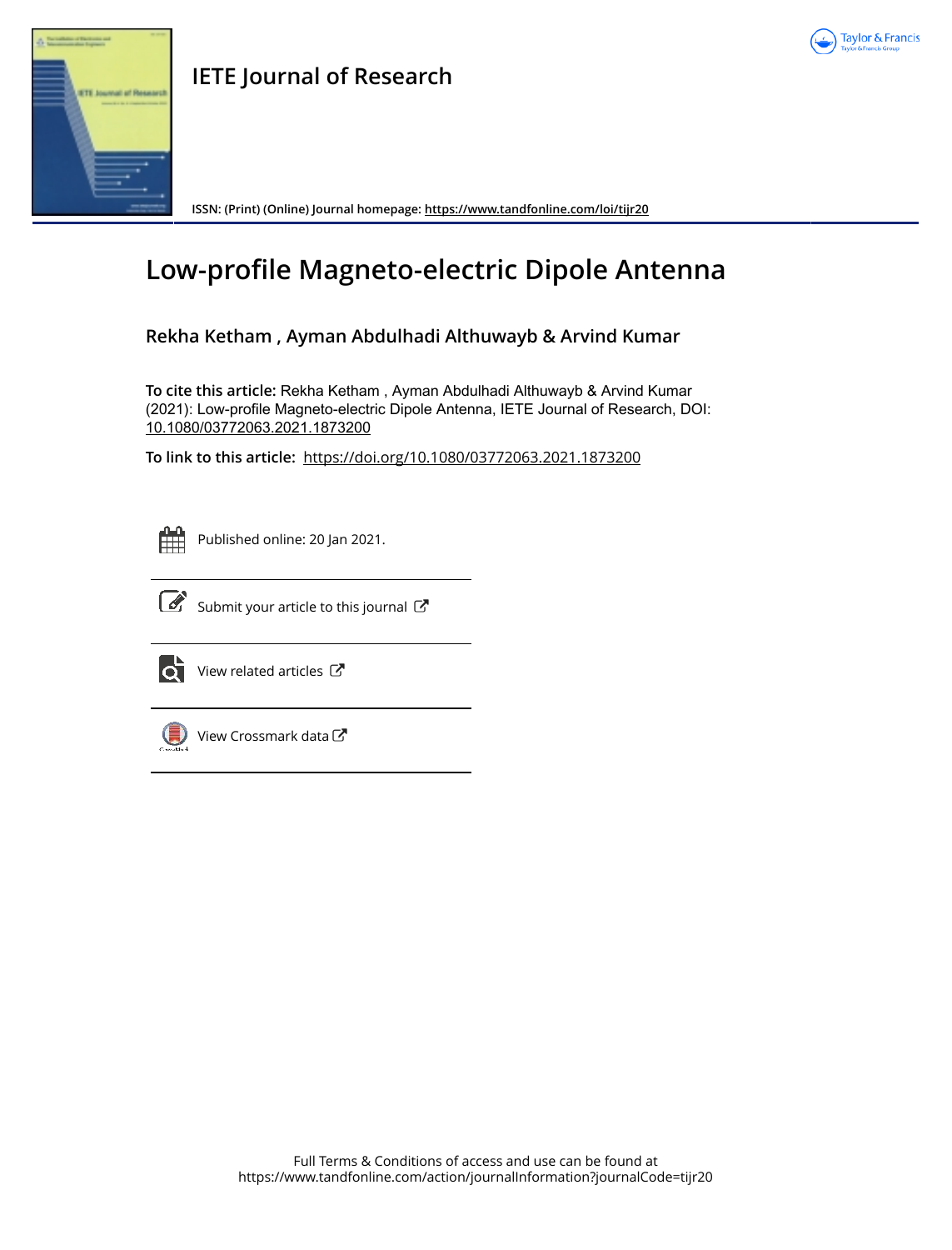# **Low-profile Magneto-electric Dipole Antenna**

Rekha Ketham<sup>1</sup>, Ayman Abdulhadi Althuwayb  $\mathbf{D}^2$  and Arvind Kumar  $\mathbf{D}^3$ 

 $^1$ Madanapalle Institute of Technology and Science, Andhra Pradesh, India; <sup>2</sup>Electrical Engineering Department, College of Engineering, Jouf University (JU), Kingdom of Saudi Arabia; <sup>3</sup>School of Electronics Engineering, Vellore Institute of Technology, Vellore, India

#### ABSTRACT

Here, a magneto-electric dipole-like antenna is developed for Ku-band (12-18 GHz) applications. A low-profile configuration of a magneto-electric dipole antenna has been obtained by the planar arrangement of four shorted patches and L-shaped coax probe. The antenna shows a broad bandwidth response with stable gain and radiation characteristics. The antenna executes an impedance bandwidth between 13.3 and 16.7 GHz with two resonances at 13.9 and 15.6 GHz frequencies. Finally, the antenna has been fabricated and its performance experimentally verified which shows a good agreement with simulated results. The experimental results show −10 dB bandwidth of 11.56%; and peak gain values of 3.9 and 4.6 dBi at 14 and 15 GHz, respectively. On account of the single-layered printed substrate, the proposed antenna can be easily assimilated with associated circuitry.

#### **KEYWORDS**

ME dipole antenna; planar antenna; SIW

## **1. INTRODUCTION**

Due to the incredible advances in the electronic/digital transceiver systems, there is an everlasting demand of antenna technologies with the functional characteristics of the broadband operating bandwidth with unidirectional radiation profiles and stable gains. The design of practical low-footprint antennas with broad operational bandwidth remains a consequential subject of the investigation since the commencement of wireless radio transmissions as they have the ability to maneuver a variety of wireless standards simultaneously. Microstrip patch antennas have the merits of low-profile, low-cost, lightweight and easy integration with active circuits. However, the conventional microstrip path antennas possess the narrow operating frequency (−10 dB bandwidth). Conventionally, the bandwidth performance of the antenna is improved by using a stacked structure etc. But, adopting such mechanisms requires a sophisticated fabrication process, and a high cost structure becomes quite complex.

Recently, several magneto-electric dipole antennas (MEDAs) have been investigated and practiced in wireless transmissions, particularly in base stations (BS). They characterize symmetrical radiation patterns, ample bandwidth, minimal cross-polarization, and, remarkably consistent in band radiation gain performance. A novel broadband antenna is developed in [1], MEDA, which comprises one-fourth of the wavelength patch antenna and a half-wavelength electric dipole antenna. This inspired the development of a sequence of enhanced © 2021 IETE

bandwidth characteristics of MEDA in the past decades. The designs of the improved bandwidth of MEDA antennas have been presented in [2–4]. However, the molding and assembling of the copper plane is complex.

However, digitally operated electronic handheld devices need low-profile antennas for planar integration purposes. In [5,6], the printed circuit board (PCB)-based designs are presented. In [5], the antenna has a differential-feeding topology, requires two ports to excite it. The previous designs enhance the functioning bandwidth of the MEDA considerably, but they lead to an intricate structure. Recently, substrate-integrated waveguide (SIW) technology-based antennas have been extensively studied [7–10]. The SIW helps to realize the threedimensional structure into planar version [11,12]. It maintains merits of its planar complements and has inferior unwanted losses than that of the microstrip, and has been adopted effectively to design high-performance microwave and millimeter-wave RF circuitry [13–17]. However, these antennas do undergo from the limitations of intricate design, including feeding system and mostly proposed at millimeter-wave frequency range. A few advancements on bandwidth enhancement were suggested in [18–21]. Later on, high-profile wideband MEDAs were reported in [22–24] with operating fractional bandwidths of 56, 95.2, and 110%, respectively. But, their 3D volumetric composite metallic structure makes them unfit for many applications in modern wireless communications. Low-profile SIW-based antennas for Ku-band application were reported in [25–27].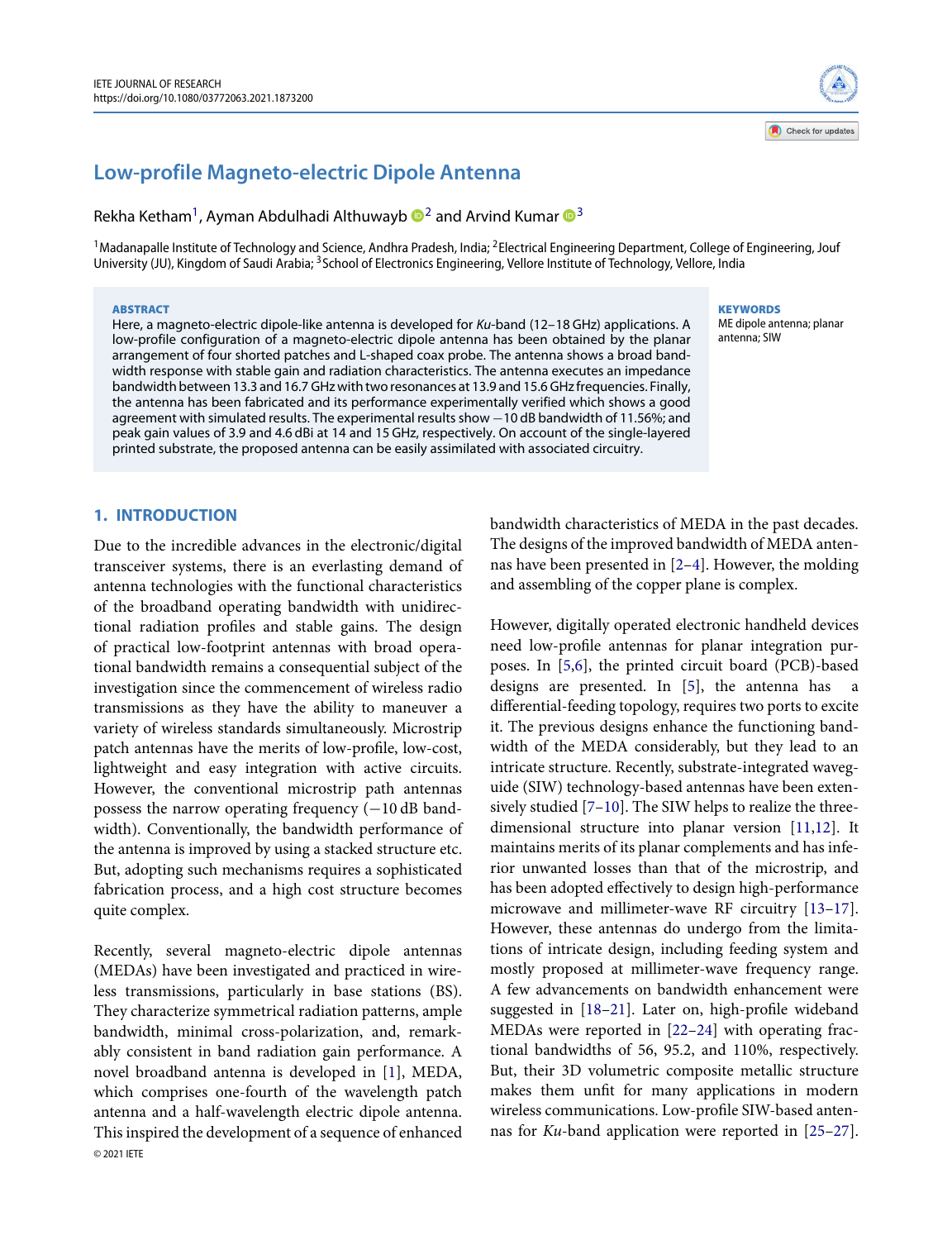However, their backed-cavity resonator engages a quite large surface area.

Here, a magneto-electric dipole-like antenna is proposed for Ku-band (12-18 GHz) applications. A single-layered MEDA configuration has been realized with the help of printing technology, by using an arrangement of shorted patches and an L-shaped coax probe. Due to the dual resonance characteristics of design, the antenna displays an enhanced impedance bandwidth of 11.56%. This manuscript is structured as follows: the design, configuration, and parametric study of the proposed antenna are described in Section 2. Section 3 shows the antenna fabrication and validation of results. Finally, it concludes in Section 4.

## **2. DESIGN, CONFIGURATION, AND ANALYSIS**

Figure 1 demonstrates the proposed concept. The radiating element comprises four printed metallic plates, four rows of metal posts, feed, and a ground plane. The Lshaped feed is used to excite the antenna, which consists of a metal strip connected to  $50 \Omega$  coaxial line. A pair of half-wave electric dipoles is molded by printed copper plates. The loaded rows of the metallic posts act as magneto dipoles. The diameter of the metallic posts and the pitch distance between the two posts are 0.6 and 0.9, respectively. The dimension of the metallic post and pitch distance are opted, as given in [28,29], so that these posts act effectively as vertical walls without any leakage. As illustrated in Figure 1, the L-shaped feed excites the horizontal plates and vertically loaded posts simultaneously. Detailed antenna parameter information is provided in Table 1.

The development of evolution stages of the proposed antenna design is illustrated in Figure 2. Their corresponding reflection coefficients  $(S_{11})$  are represented in Figure 3. The design of the antenna begins with the horizontally printed four rectangular metallic plates followed by truncation of the two diagonally opposite plates. The  $S_{11}$  parameters evidently show that an expansion of

**Table 1: The sizes of the antenna dimensions in millimeters.**

| Parameters |               | $W_{\rm p}$   | $L_{\rm D}$  | Wғ            |               |               |
|------------|---------------|---------------|--------------|---------------|---------------|---------------|
| Value      | 24            | 4.55          | 4.1          | 1.6           | 7.3           | 1.6           |
|            | λ             | $0.49\lambda$ | $0.4\lambda$ | $0.17\lambda$ | $0.79\lambda$ | $0.7\lambda$  |
| Parameters | W+            | Lt            | D            | а             | q1            | a2            |
| Value      | 5.1           |               | 0.9          | 0.6           | 0.7           | 0.873         |
|            | $0.55\lambda$ | $0.21\lambda$ | $0.9\lambda$ | $0.6\lambda$  | $0.7\lambda$  | $0.87\lambda$ |

 $\lambda$ , guiding wavelength at the center frequency and  $f_c = 15$  GHz center freq.



**Figure 1:** The antenna configuration. (a). The top view and (b) the perspective view

impedance bandwidth is realized by tuning the dimensions of the truncated patches. To comprehend the working principle of the antenna, the current densities on the radiating horizontal plates and the aperture of the vertically loaded posts are shown in Figure 4. Here,  $T$  is the period of wave cycle at the center frequency of Ku-band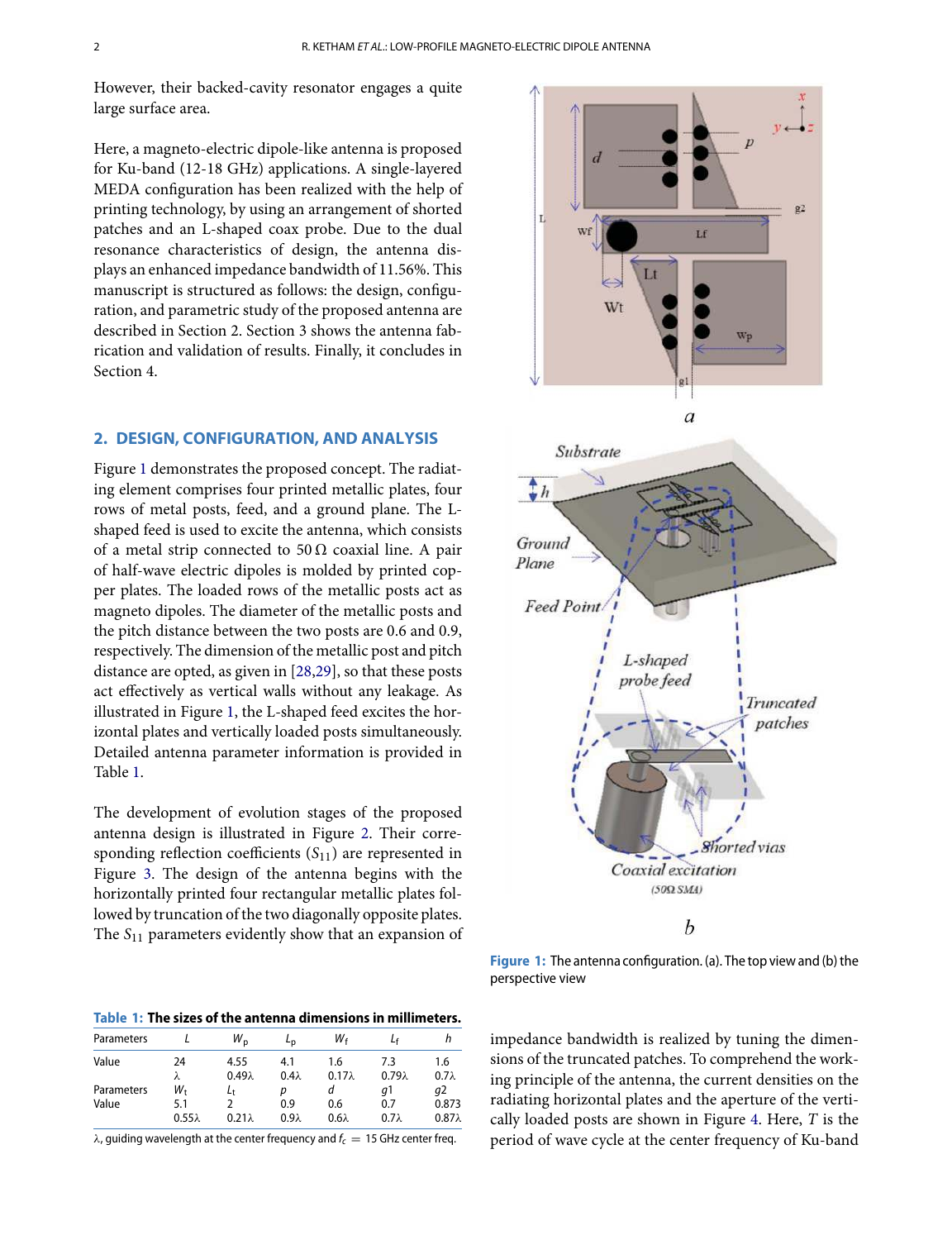

**Figure 2:** The design evolution of the proposed antenna. (a) Antenna I: with rectangular patches, (b) Antenna II: with truncated rectangular patches, and (c) Antenna III: the proposed design



**Figure 3:** S-parameter response for design evolution

(around 15 GHz). At time  $t = 0$ , the current is concentrated predominantly on the radiating plates, which signifies the electric dipoles are strongly excited. While, at time  $t = T/4$ , the current is concentrated on the vertical posts, which signifies the magnetic dipoles take the charge. As a result, the electric and magnetic dipoles are excited alternately.

A brief design recommendation of the proposed antenna structure is as follows.

- i) Choose the proper thickness of the dielectric substrate, ideally its length should be more than  $\lambda/8$ . Here,  $\lambda$  is the wavelength at the center frequency of the operating band.
- ii) Design two identical planar dipoles which are shorted to the ground by means of metallic posts. Select the sizes of the dipole arm around half of the operating wavelength. The thickness of the metal layer on the dielectric substrate was chosen as 0.035 mm.
- iii) Implant the shorting metallic posts as close as to the inner corner of the metallic patches.
- iv) Use the L-shaped probe to excite and finely tune  $L_t$ ,  $W_t$ ,  $L_f$ , and  $W_f$  to maximize the impedance bandwidth.

For a better understanding of the operating bandwidth behavior of the antenna, an extensive parametric analysis of S-parameter has been executed in Figures 5–8. In each case, only a parameter under consideration is varied, while all others are kept at optimal values, as listed in Table 1. Overall, it can be concluded that the bandwidth performance of the antenna in the desired band is sufficiently stable. Figures 5 and 6 show how the length and width of the rectangular affect the bandwidth matching characteristics. Both parameters are optimized such that the antenna yields maximum bandwidth below −10 dB. Similarly, the parametric study of the length and width of the truncated patch is also performed in Figures 7 and 8, respectively. These parametric studies essentially help to tune the bandwidth and resonant frequencies in the frequency band of interest.

## **3. FABRICATION AND EXPERIMENTAL STUDY**

In order to justify the proposed model and results, a sample of the design was fabricated, as per the dimensions given in Table 1. A single-layered RO4003C substrate of the height of 1.6 mm, with a relative permittivity of 3.55, was used. The manufacturing process of the antenna is performed with the help of a printing circuit technique which realizes copper imprints on the dielectric substrate. The shorting metallic vias are implemented by using printing the through-hole-process (PTH). The reflection coefficients  $|S_{11}|$  of the antenna are measured with the help of the Anritsu (Shock-Line MS46122B series) vector network analyser (VNA). The top and bottom views of the fabricated antenna are displayed in Figure 9. The measured and simulated reflection coefficients  $(S_{11})$  are shown in Figure 10. It can be observed that the measured result follows the simulated counterpart with minute deviation, which may be instigated by fabrication/measurement deficits. The proposed design displays a broadband response in Ku-band, as its measured impedance bandwidth is 11.56%, ranging from 13.3 to 16.7 GHz with the dual resonances of 13.9 and 15 GHz. The measurement of the gain of the antenna is performed with the help of the standard horn antenna using the above-mentioned VNA. The simulated and measured frequency-gain characteristics are shown in Figure 11. It can be obviously understood the simulated gain characteristics of the antenna for the entire operating bandwidth are uniform (around 5 dBi). The measured gain values at the frequencies around 14 and 15 GHz are characteristically 3.9 and 5.0 dBi, respectively. The measured gains have fallen down by around 1 dBi as equated to the simulated ones. This inconsistency is generally due to the insertion loss, fabrication and measured errors. Additionally, the simulated versions of total antenna efficiency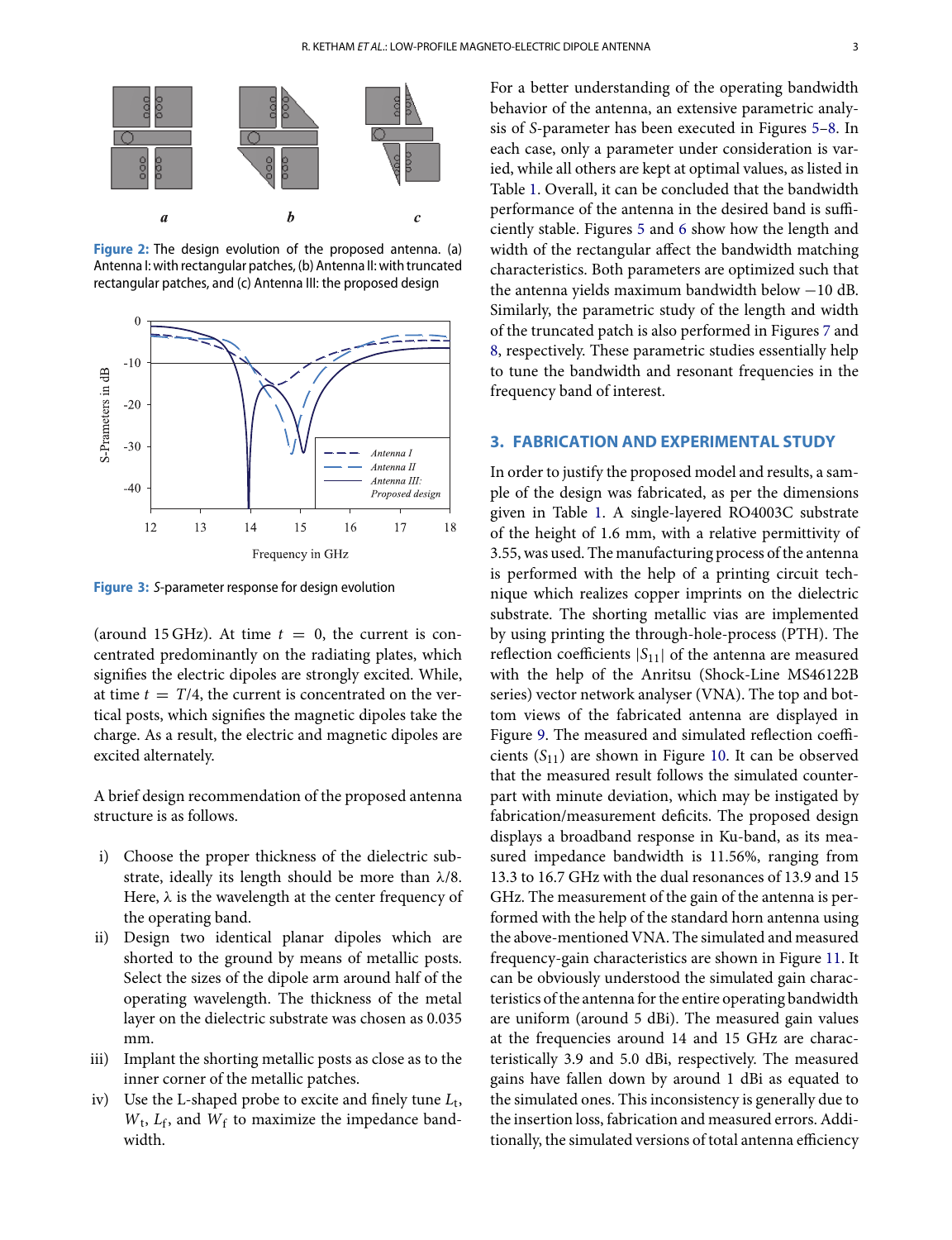



**Figure 4:** The current density for different time instants

and radiation efficiency are shown in Figure 11, which are better than 90% in the functioning frequency band. The far-field radiation pattern measurements are performed with the help of the test antenna in the anechoic chamber at the distance much more than  $\lambda/2\pi$ . Figure 12 shows radiation patterns in yz-plane and xz-plane at the resonant frequencies of around 13.8 and 15 GHz, respectively. Over the operating frequencies, the main beam of the radiation patterns is almost in the broadside direction. Due to the bottom ground plane, the design shows unidirectional radiation patterns. The radiation patterns

in the both planes are nearly identical and show a good agreement with simulated results. However, there is a slight deviation from broadside direction, which can be attributed to asymmetry of the antenna around its excitation point or limited substrate thickness. The measured cross-polar radiation levels are better than 10 dB in each case. The measured front-to-back ratio of the proposed antenna is above 12 dB at the resonant frequencies. To highlight the contribution of the present work, a comparison table of the electrical parameter of the proposed antenna with previously works is presented (Table 2).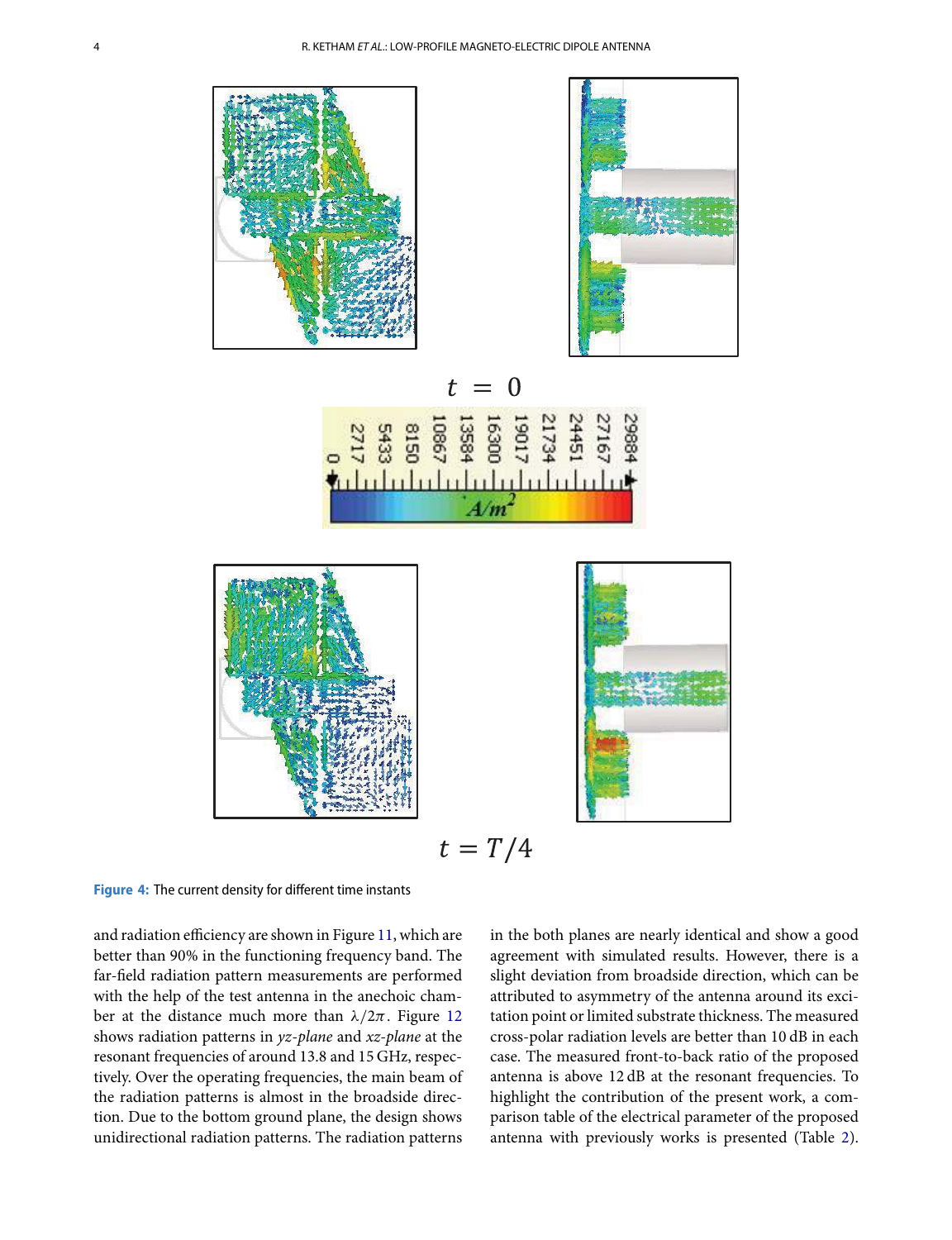

**Figure 5:** The S-parameters: variation in parameter "L<sub>p</sub>"



**Figure 8:** The S-parameters: variation in parameter "Wt"



**Figure 6:** The S-parameters: variation in parameter "W<sub>p</sub>"



**Figure 7:** The S-parameters: variation in parameter "L<sub>t</sub>"

It can be clearly pragmatic that the performance of the proposed work is quite significant while it maintains a quite low profile. It can be perceived that this design



**Figure 9:** The top and bottom view of the fabricated antenna prototype



**Figure 10:** Simulated and measured reflection coefficients (S<sub>11</sub>)

keeps relatively smaller printed circuits in terms of overall volume with good radiation performance. The radiation characteristics of the proposed antenna are quite stable. The proposed design possesses a simple configuration and low-heightened substrate (1.57 mm), which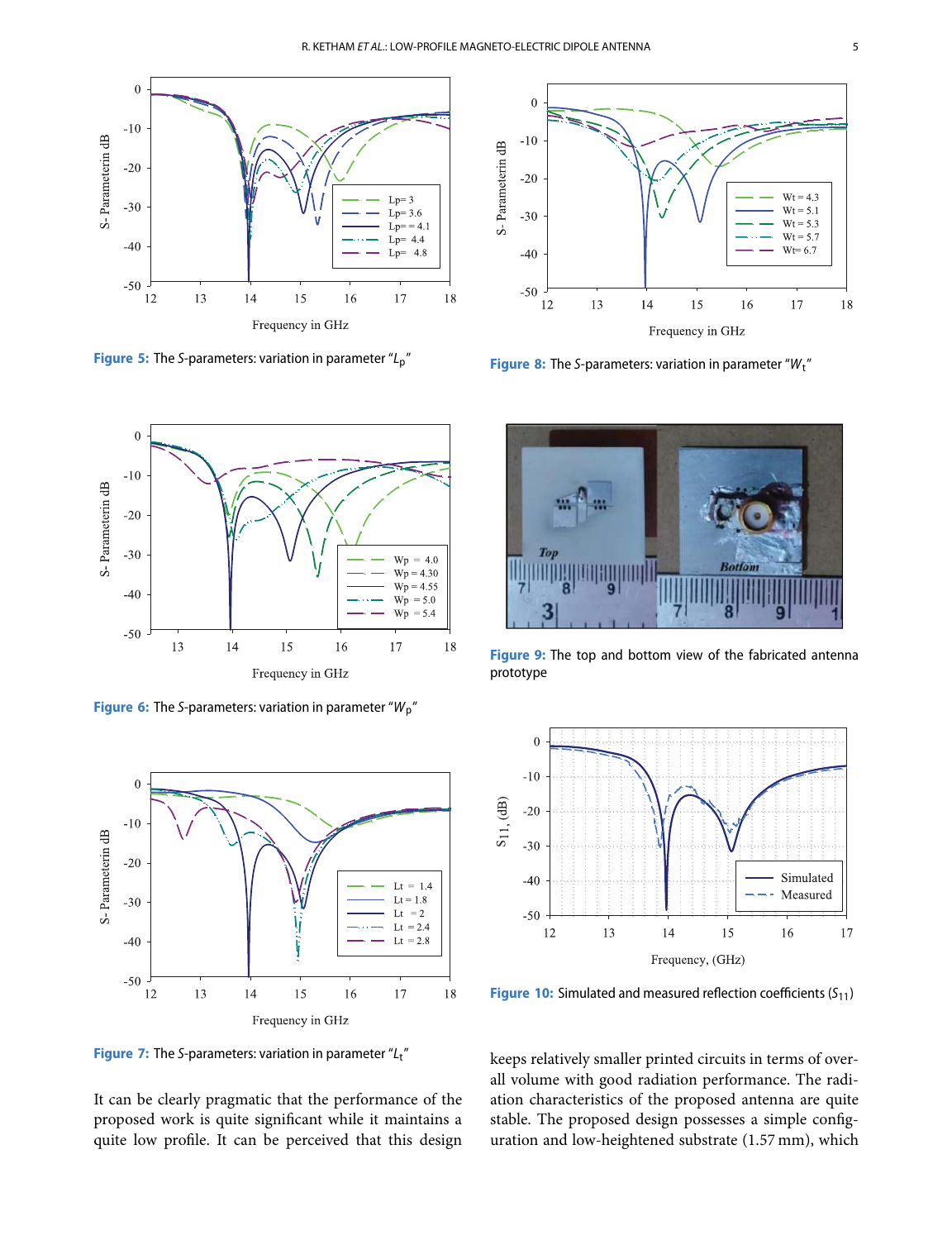

**Figure 11:** The antenna efficiencies and radiation gain performance

makes it more suitable for a compact and unified digital communication system. Besides, most of the previously reported works emphasize on the millimeter-wave range. The proposed design has a modest arrangement and low profile which makes it better applicant in the microwave frequency range of Ku-band (12–18 GHz) for wireless transmissions, particularly satellite (Ku-band) communications/transmissions. The planar magneto-dielectric dipole antenna can find potential applications in different types of wireless communications such as BS for mobile communications, ultra-wideband systems and millimeter-wave radio.





**Figure 12:** Radiation Profiles at: (a) 13.8 GHz: (i) yz-plane and (ii) xz-plane and (b) 15 GHz: (i) yz-plane and (ii) xz-plane.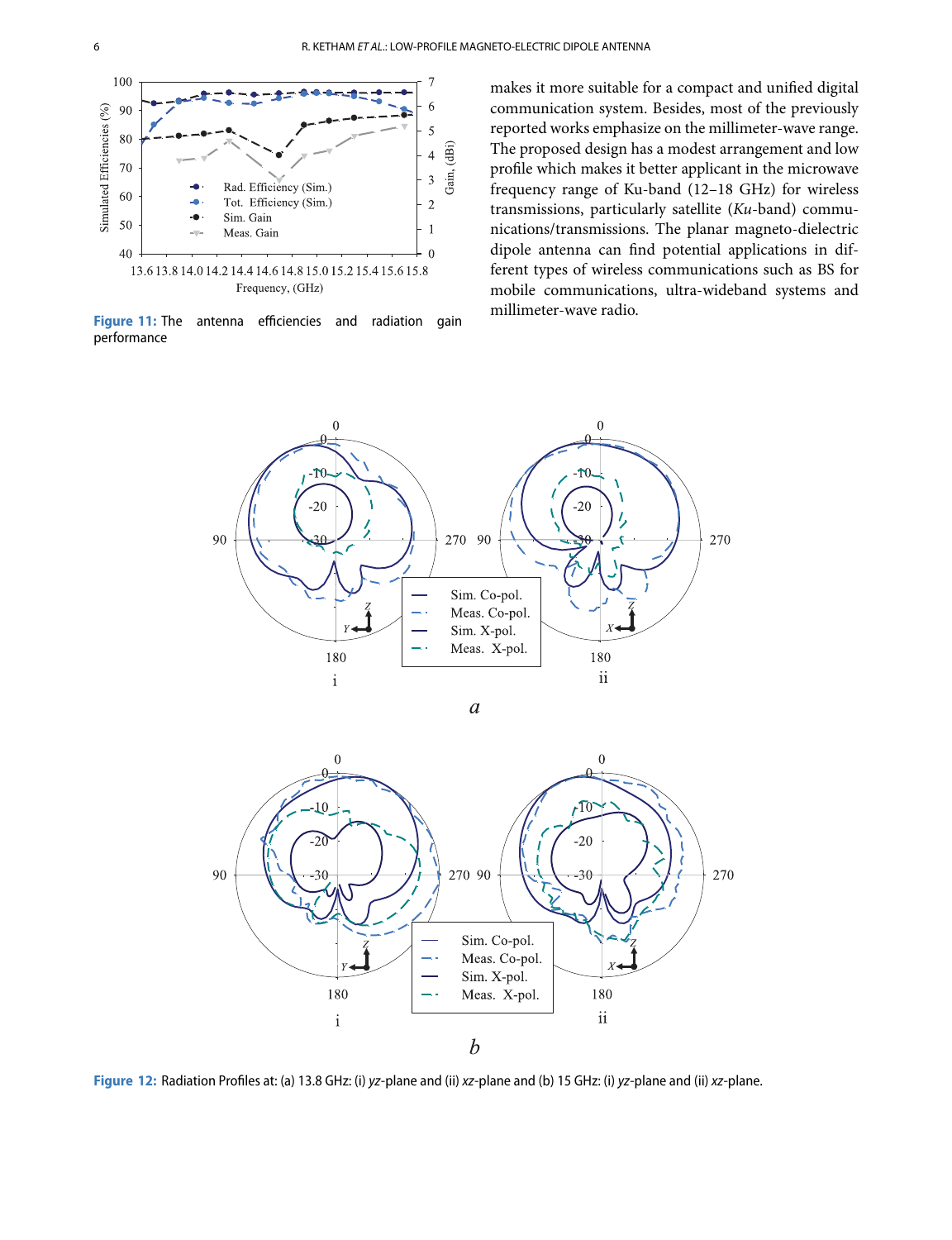|  | Table 2: Performance comparison of electrical parameters with previously reported antennas |  |  |  |
|--|--------------------------------------------------------------------------------------------|--|--|--|
|--|--------------------------------------------------------------------------------------------|--|--|--|

| Ref.   | Center freg. and<br>operating frequency<br>band (GHz) | Bandwidth<br>(% ) | Height (mm) | Size (in terms of $\lambda$ )      | Gain (dBi)    | <b>Dielectric</b><br>material/air | Configuration type<br>and feed                     |
|--------|-------------------------------------------------------|-------------------|-------------|------------------------------------|---------------|-----------------------------------|----------------------------------------------------|
| Here,  | 15, 13.3 - 16.7                                       | 11.56             | 1.57        | $2.2\lambda \times 2.2\lambda$     | 3.9, 4.6      | 3.55                              | Single-layered planar structure,<br>L-shaped probe |
| $[18]$ | 5.5, 4.98-6.01                                        | 18.74             | 1.5         | $1.07\lambda \times 1.07\lambda$   | 6.8           | 2.65                              | Four-layered structure, complex,<br>L-shaped probe |
| $[19]$ | 14.95, 11.4-18.5                                      | 32                | 3           | $1.75\lambda \times 1.75\lambda$   | 11.1          | 2.2                               | Planar, high thickness, L-shaped<br>probe          |
| $[20]$ | 11.51, 5.63-5.88                                      | 4.3               | $2.4 - 3.3$ | $2.55\lambda \times 0.459\lambda$  | $2.4 - 3.3$   | 2.2                               | Planar, high thickness, L-shaped<br>probe          |
| $[21]$ | 5.52, 5.07-5.95                                       | 16                | 11          | $1.57\lambda \times 1.57\lambda$   | 8.2           | 2.33                              | Complex, 3D metallic structure,<br>microstrip line |
| $[22]$ | 2.24, 1.62-2.87                                       | 56                | 45.7        | $2.18 \lambda \times 2.18 \lambda$ | $5.8 - 8.9$   | 1, Air                            | Complex, 3D metallic structure,<br>microstrip line |
| $[23]$ | 3.15, 1.65-4.65                                       | 95.2              | 23          | $1.26\lambda \times 1.26\lambda$   | 7.9           | 1, Air                            | Complex, 3D metallic structure,<br>microstrip line |
| $[24]$ | 6.84, 3.08-10.6                                       | 110               | 12.4        | $2.193\lambda \times 1.68\lambda$  | $8.7 \pm 1.9$ | 2.2                               | Complex, 3D metallic structure,<br>microstrip line |
| $[25]$ | 13.65, 12.7-14.6                                      | 11.0              | 1.57        | $1.2 \lambda \times 1.63 \lambda$  | 6.0           | 2.2                               | SIW-based planar structure,<br>microstrip line     |
| [26]   | 16.02, 15.55-16.50                                    | 5.9               | 1.57        | $0.8\lambda \times 2.0\lambda$     | 6.1           | 2.2                               | SIW-based planar structure,<br>microstrip line     |
| $[27]$ | 15.46, 14.43-16.49                                    | 13.53             | 1.57        | $0.77\lambda \times 1.63\lambda$   | 4.5           | 2.2                               | SIW-based planar structure,<br>microstrip line     |

# **4. CONCLUSION**

A planar MEDA is proposed using a single-layered structure. The design is fabricated and the measured results agree well with the simulations. The antenna shows a wideband response of 11.56% as it operates between 13.5 and 16.18 GHz. The maximum and average gain values in the operating frequency band are around 5.2 and 4.01 dBi, respectively. Moreover, the antenna has the advantages of low-cost manufacturing, lightweight, and compact structure. The design has a single feed and a modest structure which can be scaled for any anticipated frequency. Also, the simulated efficiency is around 90%. With these featured characteristics, the proposed antenna will be appropriate for Ku-band applications.

# **ACKNOWLEDGMENTS**

The authors would like to acknowledge the Rogers Corporation, USA, for providing the substrate.

#### **ORCID**

Ayman Abdulhadi Althuwayb **b** http://orcid.org/0000-0001-5160-5016

Arvind Kumar D http://orcid.org/0000-0002-9695-4399

#### **REFERENCES**

- 1. K. M. Luk, and H. Wong, "A new wideband unidirectional antenna element," Int. J. Microw. Opt. Technol, Vol. 1, no. 1, pp. 35–44, 2006.
- 2. H. Wong, K.-M. Mak, and K.-M. Luk, "Wideband shorted bowtie patch antenna with electric dipole," IEEE Trans. Antennas Propag., Vol. 56, no. 7, pp. 2098–101, Jul. 2008.
- 3. L. Ge and K. M. Luk, "A wideband magneto-electric dipole antenna," IEEE Trans. Antennas Propag., Vol. 60, no. 11, pp. 4987–91, Nov. 2012.
- 4. G. Idayachandran, and R. Nakkeeran, "Compact magnetoelectric dipole antenna for LTE femtocell base stations," Electron. Lett., Vol. 52, no. 8, pp. 574–6, 2016.
- 5. M. J. Li, and K. M. Luk, "A differential-fed magneto-electric dipole antenna for UWB applications," IEEE Trans. Antennas Propag., Vol. 61, no. 1, pp. 92–9, Jan. 2013.
- 6. L. Ge, and K. M. Luk, "A magneto-electric dipole for unidirectional UWB communications," IEEE Trans. Antennas Propag., Vol. 61, no. 11, pp. 5762–5, Nov. 2013.
- 7. D. Chaturvedi, and S. Raghavan, "A half-mode SIW cavity-backed semi-hexagonal slot antenna for WBAN application," IETE. J. Res., Vol. 65, no. 5, pp. 582–8, 2019.
- 8. A. Kumar, "Wideband circular cavity-backed slot antenna with conical radiation patterns," Microw. Opt. Technol. Lett., Vol. 62, no. 6, pp. 2390–7, 2020.
- 9. M. Saravanakumar, A. Kumar, and S. Raghawan, "Substrate integrated waveguide-fed wideband circularly polarised antenna with parasitic patches," Def. Sci. J., Vol. 69, no. 1, Jan. 2019.
- 10. A. Kumar, and S. Raghavan, "Bandwidth enhancement of substrate integrated waveguide cavity-backed Bow-tiecomplementary-ring-slot antenna using a shorted-via," Def. Sci. J., Vol. 68, no. 2, pp. 197–202, Mar. 2018.
- 11. D. Chaturvedi, and S. Raghavan, "Compact QMSIWbased antenna with different resonant frequencies depending on loading of metalized vias," International Journal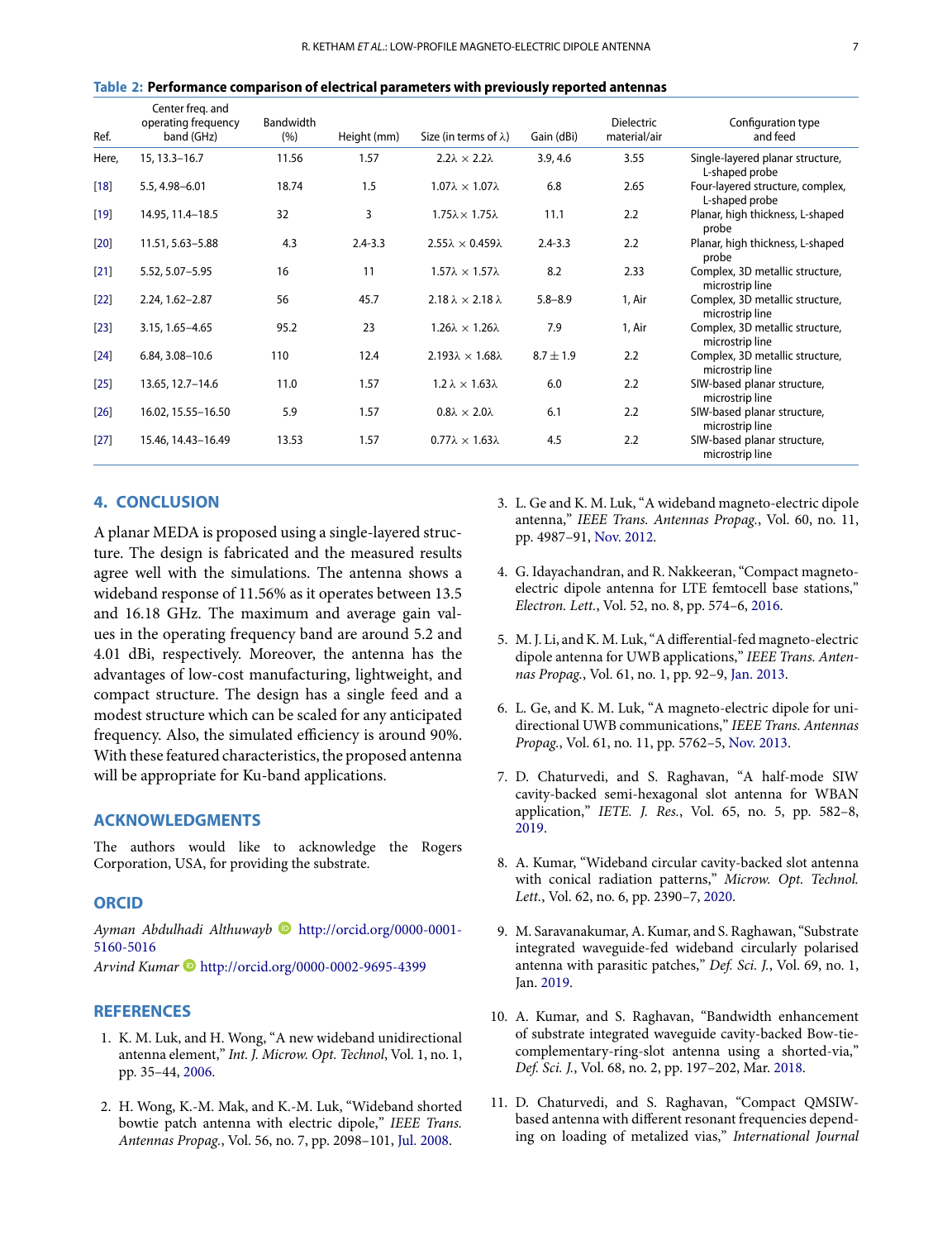of Microwave and Wireless Technologies, Vol. 11, no. 4, pp. 420–7, May 2019.

- 12. A. A. Althuwayb, M. J. AlHasan, A. Kumar, and D. Chaturvedi, "Design of halfmode substrate integrated cavity inspired dualband antenna," Int. J. RF Microw. Comput. Aided Eng., e22520, 2020. doi:1002/mmce.22520.
- 13. A. Kumar, "Design of selfquadruplexing antenna using substrate-integrated waveguide technique," Microwave Opt. Technol. Lett., Vol. 61, pp. 2687–9, 2019.
- 14. Z.-C. Hao, M. He, K. Fan, and G. Luo, "A planar broadband antenna for E-band gigabyte wireless communication," IEEE Trans. Antennas Propag., Vol. 65, no. 3, pp. 1369–73, 2017.
- 15. N. Ghassemi, K. Wu, S. Claude, X. Zhang, and J. Bornemann, "Lowcost and high-efficient W-band substrate integrated waveguide antenna array made of printed circuit board process," IEEE Trans. Antennas Propag., Vol. 60, no. 3, pp. 1648–53, 2012.
- 16. Y. J. Cheng, W. Hong, and K. Wu, "94 GHz substrate integratednmonopulse antenna array," IEEE Trans. Antennas Propag., Vol. 60, no. 1, pp. 121–8, 2012.
- 17. Y. J. Cheng, Y. X. Guo, and Z. G. Liu, "W-Band large-scale high-gain planar integrated antenna array," IEEE Trans. Antennas Propag., Vol. 62, no. 6, pp. 3370–3, 2014.
- 18. H. W. Lai, and H. Wong, "Substrate integrated magnetoelectric dipole antenna for 5G Wi-Fi," IEEE Trans. Antennas Propag., Vol. 63, no. 2, pp. 870–4, 2015.
- 19. W. Cao, et al., "Gain enhancement for wideband CP MEdipole antenna by loading with spiral strip in Ku-band," IEEE Trans. Antennas Propag., Vol. 66, no. 2, pp. 962–966, Feb. 2018.
- 20. J. Liu, Y. Li, Z. Liang, and Y. Long, "A planar Quasimagnetic–electric circularly polarized antenna," IEEE Trans. Antennas Propag., Vol. 64, no. 6, pp. 2108–14, June 2016.
- 21. L. Ge, and K. M. Luk, "A magneto-electric dipole for unidirectional UWB communications," IEEE Trans. Antennas Propag., Vol. 61, no. 11, pp. 5762–5, 2013.
- 22. L. Ge, X. Yang, D. Zhang, M. Li, and H. Wong, "Polarization-reconfigurable magnetoelectric dipole antenna for 5G Wi-Fi," IEEE Antennas Wirel. Propag. Lett., Vol. 16, pp. 1504–7, 2017.
- 23. S.-G. Zhou, Z.-H. Peng, G.-L. Huang, and C.-Y.-D. Sim, "Design of a novel wideband and dual-polarized magnetoelectric dipole antenna," IEEE Trans. Antennas Propag., Vol. 65, no. 5, pp. 2645–9, 2017.
- 24. L. Ge, and K. M. Luk, "A wideband magneto-electric dipole antenna," IEEE Trans. Antennas Propag., Vol. 60, no. 11, pp. 4987–91, 2012.
- 25. A. Kumar, and S. Raghavan, "Wideband slotted substrate integrated waveguide cavity-backed antenna for Ku-band application," Microw. Opt. Technol. Lett., Vol. 59, no. 7, pp. 1613–9, 2017.
- 26. T. Zhang, W. Hong, Y. Zhang, and K. Wu, "Design and analysis of SIW cavity backed dual-band antennas with a dual-mode triangular-ring slot," IEEE Trans. Antennas Propag., Vol. 62, no. 10, pp. 5007–16, 2014.
- 27. A. Kumar, and S. Raghavan, "Broadband SIW cavitybacked triangular-ring-slotted antenna for Ku-band applications," AEU-Int. J. Electron. Commun., Vol. 87, pp. 60–4, 2018.
- 28. A. Kumar, and M. A. J. Al-Hasan, "A coplanar-waveguidefed planar integrated cavity backed slotted antenna array using TE33 mode," Int J RF Microw Comput Aided Eng., Vol. 30, no. 10, pp. e22344, 2020.
- 29. A. Kumar, and S. Raghavan, "A design of miniaturized halfmode SIW cavity backed antenna," in 2016 IEEE Indian Antenna Week (IAW 2016), IEEE, Madurai, India, Jun. 6–10, 2016, pp. 4–7.